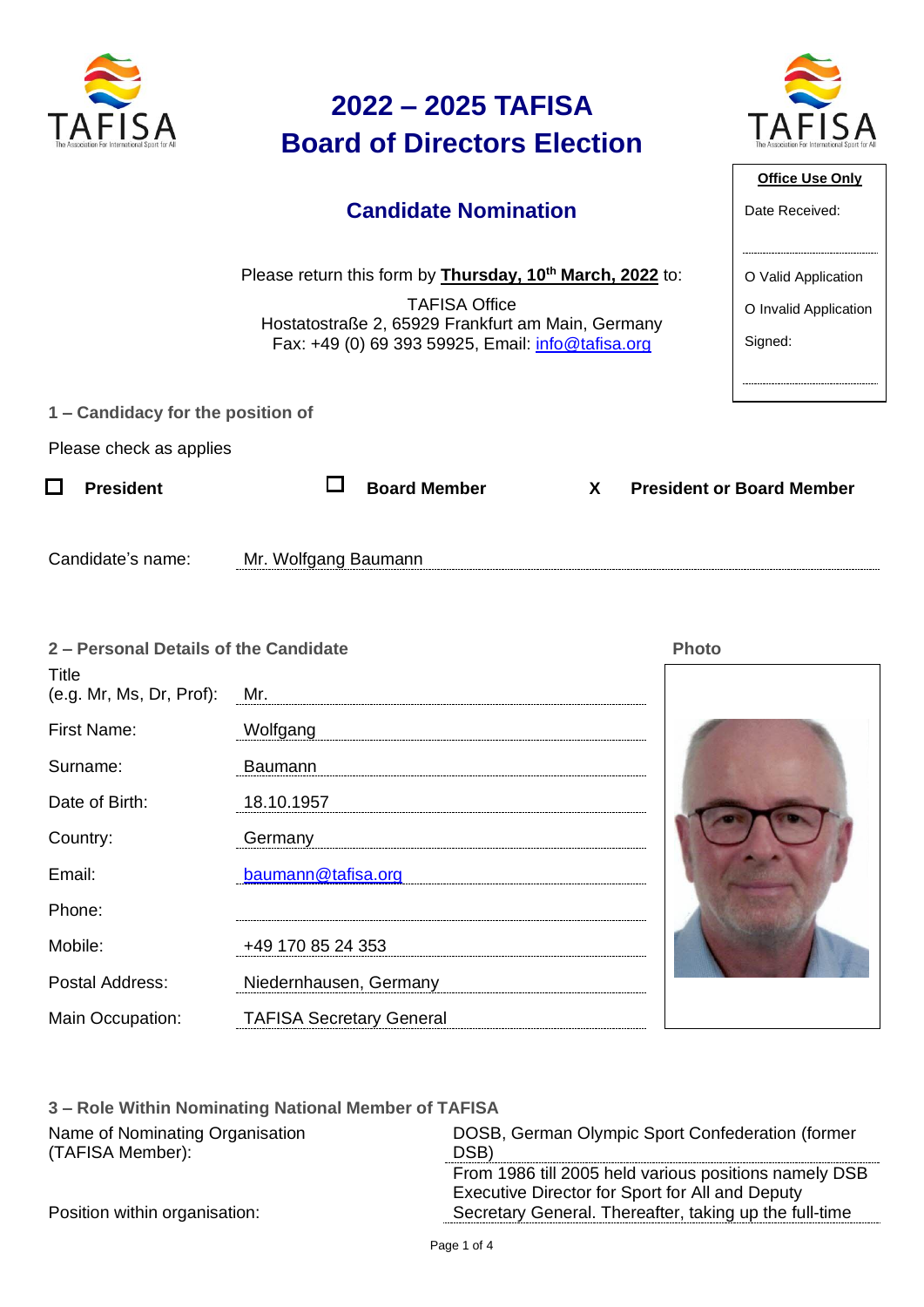



professional position as Secretary General of TAFISA and head of the TAFISA office in Frankfurt, Germany

Number of years in that positions: 19 years

Special contributions to Sport for All in this role:

- Coordinating and leading the national Sport for All activities in Germany in the fields of health promotion, targeting initiatives for the elderly, families etc., integration programs, marketing campaigns etc.
- Coordinating and leading the fundraising activities of the organization as head of the DSB Marketing Agency DSP
- Etc.

**4 – Other Positions, Contributions and Achievements in the Field of Sport for All and Physical Activity (Optional)**

#### TAFISA Secretary General for seventeen years

Member of IOC Sport and Active Society Commission since 2011

Member of IOC Coordination Committee Olympic Winter Games 2018

Member of EU High Level Working Group on European Grassroot Sports 2016

Former Vice-President ICSSPE till 2021

Guest lecturer at private Universities Seeburg/Austria, Mannheim and Heidelberg/Germany

- Others:
	- Contribution to and development of various international Sport for All programs and campaigns.
	- Main working areas namely marketing and management of Sport for All and comparative studies of Sport for All internationally.
	- Consultant for Sport for All in more than 25 countries and invited as a speaker to numerous international congresses and seminars worldwide.
	- Numerous publications including rapporteur of EU High Level Report on European Grassroot Sports (2016), ICSSPE Directory of Sport Science, various congress reports, TAFISA publications, etc.

**5 – Command of English (working language of TAFISA)**

Please check as applies

- **X** Fluent English speaker
- $\Box$

Limited English speaker

 $\Box$  I confirm that I have the intention to improve my English within a year if elected

 $\Box$  I confirm that I have staff at disposal to support me carry out my BoD duties in English

Other fluently spoken languages: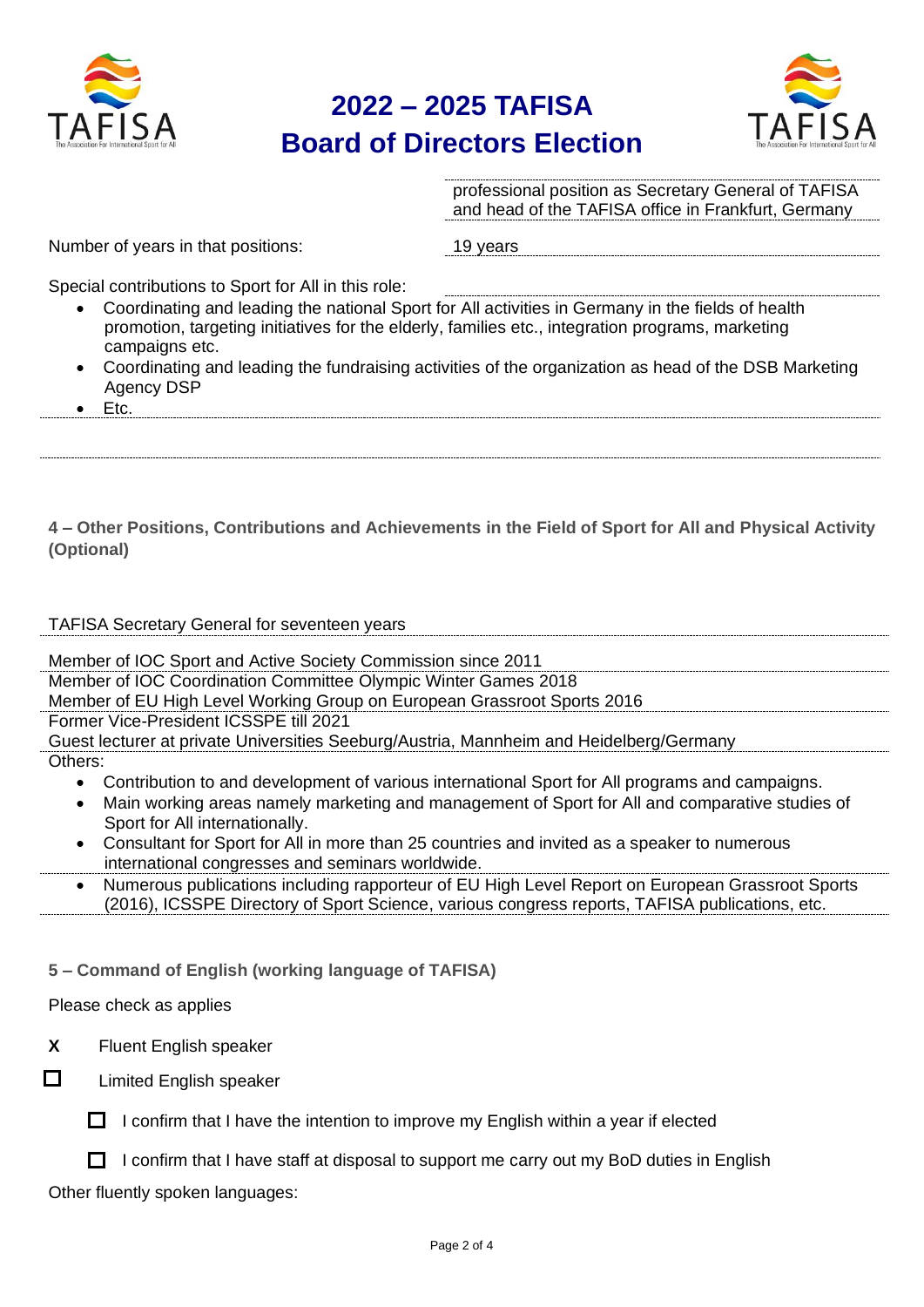



**6 – Attendance at Board Meetings and General Assemblies**

Please confirm by checking the boxes

- I confirm my willingness to attend TAFISA Board of Directors Meetings (2 3 times per year) and
- **X** TAFISA General Assemblies (once every two years)
- **X** I confirm that costs associated with travel to Board Meetings and General Assemblies will be borne by the Board Member themselves or their organisation, unless otherwise stipulated by the TAFISA Board of Directors
- **7 – Dedication to TAFISA**

Please confirm by checking the box

**X** I confirm that, if elected, I will be expected to actively support and contribute to TAFISA and its

initiatives, including:

- **•** Promoting TAFISA and its initiatives locally and internationally,
- Encouraging membership,
- Supporting coordination of (local) events and programs, e.g. World Challenge Day, World Walking Day, World/Regional Sport for Games, World Congress, Certified Leadership Courses, etc,
- Contributing to TAFISA publications, including newsletters, and the website,
- Identifying and fostering relationships with potential sponsors and partners, and
- Supporting other countries.

#### **8 – Benefit to TAFISA**

Please describe, in a few words, how you intend to support TAFISA's growth and development if elected, as well as any special benefits that you may bring to TAFISA:

- Providing long time experience as well as competence in the field of global Sport for All and physical activity
- Access to a global network of institutions, experts, governments of international sports
- Providing financial means for TAFISA in the past and future incl. TAFISA office space etc.
- Presenting TAFISA issues and programs into IOC, ICSSPE, UNESCO and European Union through personal membership and relations in organizations